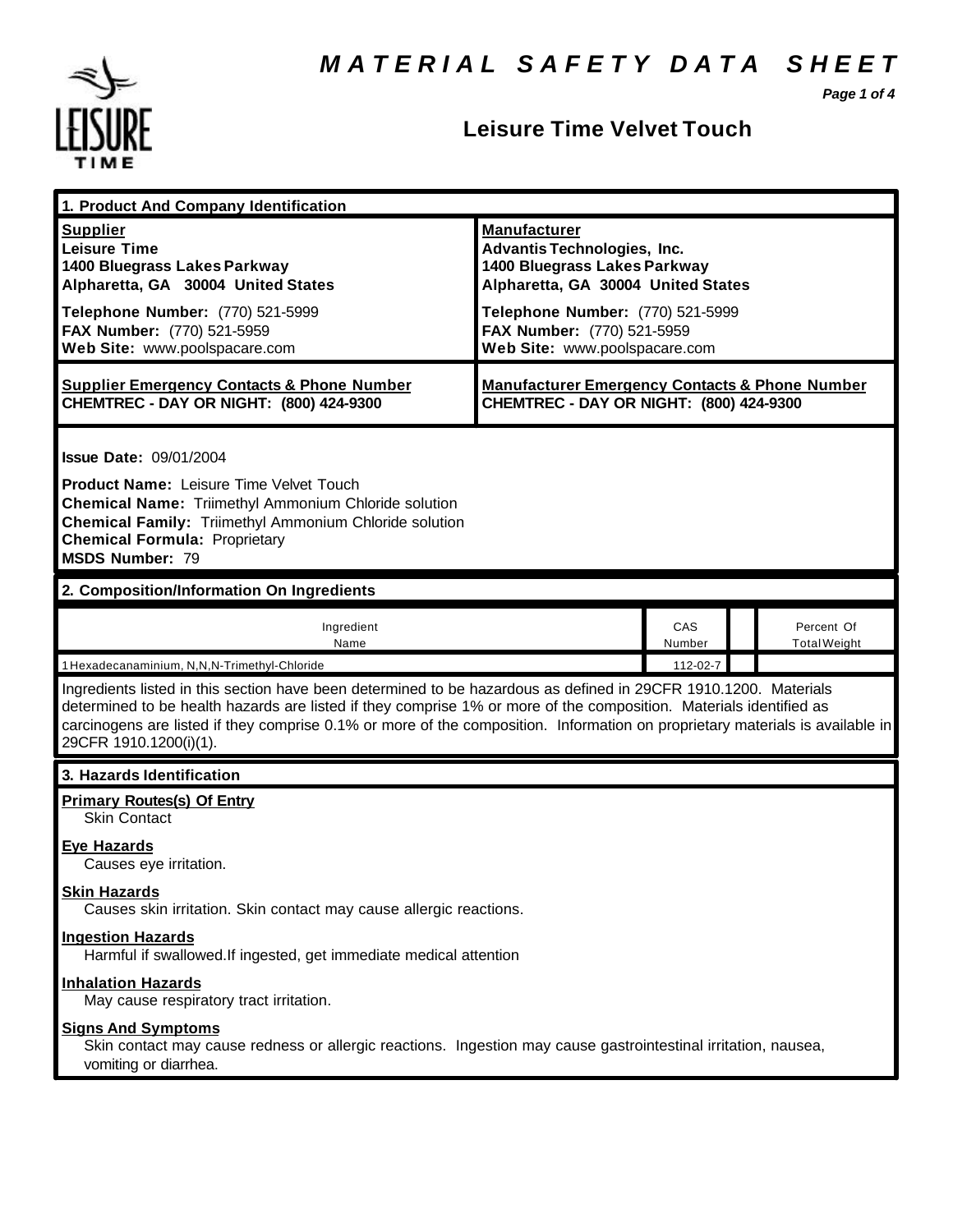## **Leisure Time Velvet Touch**

| <b>First Aid (Pictograms)</b>                                                                                                                                                     |
|-----------------------------------------------------------------------------------------------------------------------------------------------------------------------------------|
|                                                                                                                                                                                   |
| 4. First Aid Measures                                                                                                                                                             |
| <u>Eye</u><br>In case of contact, hold eyelids apart and immediately flush eyes with plenty of water for at least 15 minutes.<br>Consult Physician.                               |
| <b>Skin</b><br>Remove contaminated clothing and shoes. Wash the affected area under tepid running water using a mild soap.                                                        |
| <b>Ingestion</b><br>Drink large amounts of water. Contact a physician or poison control.                                                                                          |
| Inhalation<br>If inhaled, remove to fresh air.                                                                                                                                    |
| <b>Fire Fighting (Pictograms)</b>                                                                                                                                                 |
|                                                                                                                                                                                   |
| 5. Fire Fighting Measures                                                                                                                                                         |
| Flash Point: N/A °F<br>Flammability Class: NOT FLAMMABLE                                                                                                                          |
| <b>Extinguishing Media</b><br>Use the appropriate extinguishing media for the surrounding fire.                                                                                   |
| <b>Fire Fighting Instructions</b><br>Firefighters should wear self-contained breathing apparatus and full protective gear.                                                        |
| 6. Accidental Release Measures                                                                                                                                                    |
| Clean up spill immediately. Contain and/or absorb spill with inert material (e.g. sand, vermiculite). Use appropriate<br>containers to avoid environmental contamination.         |
| 7. Handling And Storage                                                                                                                                                           |
| <b>Handling And Storage Precautions</b><br>Keep out of reach of children. Do not store with oxidizers. Keep containers tightly closed. Store material in a cool<br>and dry place. |
| <b>Handling Precautions</b><br>Avoid contact with eyes.                                                                                                                           |
| <b>Storage Precautions</b>                                                                                                                                                        |

Keep away from acids.Store in a cool dry place.

#### **Work/Hygienic Practices**

Use safe chemical handling procedures suitable for the hazards presended by this material.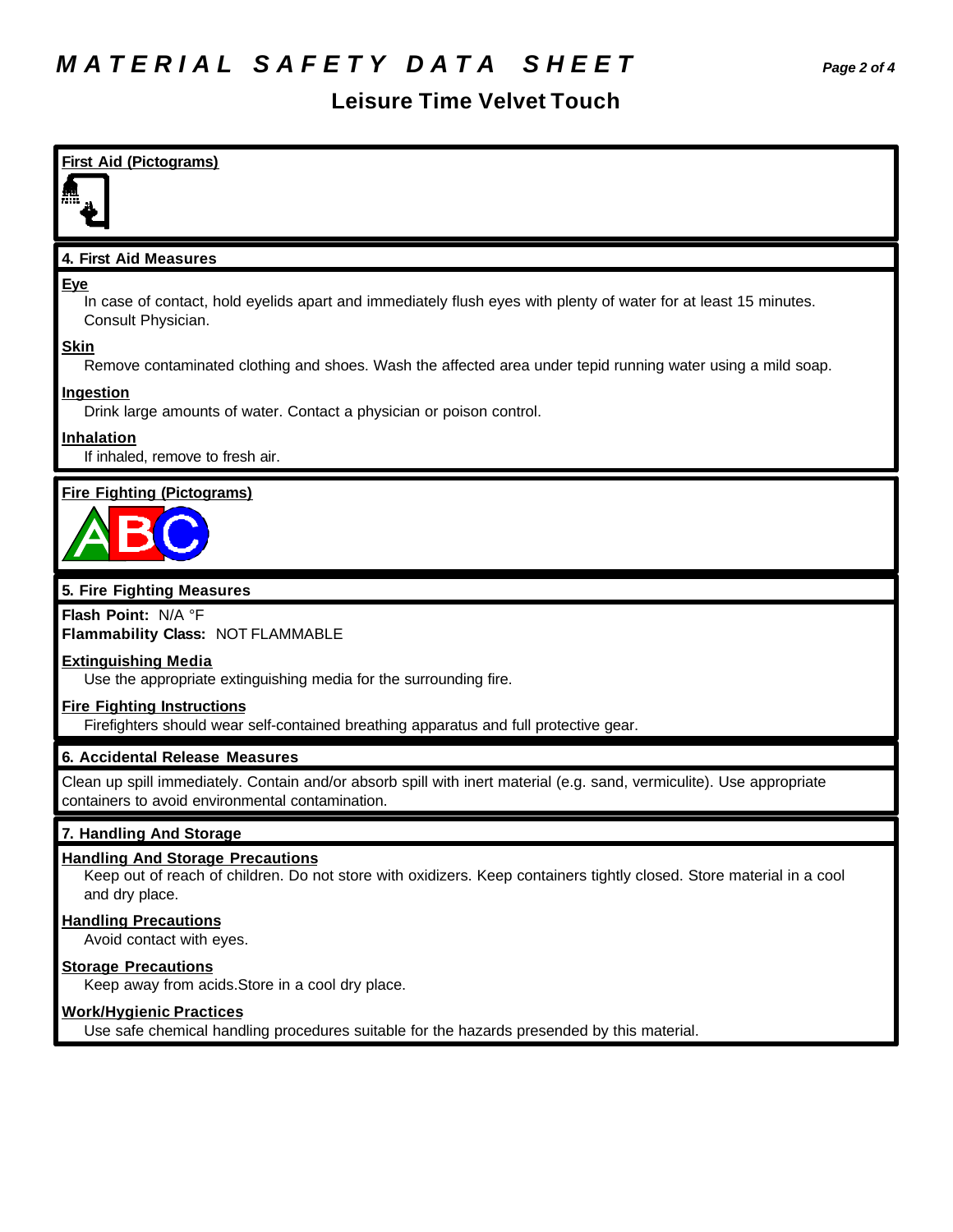# *M A T E R I A L S A F E T Y D A T A S H E E T Page 3 of 4*

# **Leisure Time Velvet Touch**

| <b>Protective Clothing (Pictograms)</b>                                                                                                                                                                                              |
|--------------------------------------------------------------------------------------------------------------------------------------------------------------------------------------------------------------------------------------|
|                                                                                                                                                                                                                                      |
|                                                                                                                                                                                                                                      |
| 8. Exposure Controls/Personal Protection                                                                                                                                                                                             |
| <b>Engineering Controls</b><br>Local exhaust acceptable. Special exhaust not required.                                                                                                                                               |
| <b>Eye/Face Protection</b><br>Safety glasses with side shields or goggles recommended.                                                                                                                                               |
| <b>Skin Protection</b><br>Chemical-resistant gloves.                                                                                                                                                                                 |
| <b>Respiratory Protection</b><br>None normally required.                                                                                                                                                                             |
| 9. Physical And Chemical Properties                                                                                                                                                                                                  |
| <b>Appearance</b><br>White liquid                                                                                                                                                                                                    |
| <b>Odor</b><br>Fragrant                                                                                                                                                                                                              |
| <b>Chemical Type: Mixture</b><br><b>Physical State: Liquid</b><br>Boiling Point: 212 °F<br>Specific Gravity: 1.0<br>Percent Volitales: 7-8%<br>Vapor Density: <1<br>Solubility: soluble in water<br>Evaporation Rate: NOT APPLICABLE |
| 10. Stability And Reactivity                                                                                                                                                                                                         |
| <b>Stability: Stable</b><br>Hazardous Polymerization: Will not occur                                                                                                                                                                 |
| <b>Incompatible Materials</b><br><b>Strong Oxidizers</b>                                                                                                                                                                             |
| <b>Hazardous Decomposition Products</b><br>None known                                                                                                                                                                                |
| 11. Toxicological Information                                                                                                                                                                                                        |
| No Data Available                                                                                                                                                                                                                    |
| 12. Ecological Information                                                                                                                                                                                                           |
| No Data Available                                                                                                                                                                                                                    |
| 13. Disposal Considerations                                                                                                                                                                                                          |
| Dispose in accordance with applicable federal, state and local government regulations.                                                                                                                                               |
| 14. Transport Information                                                                                                                                                                                                            |
| <b>Proper Shipping Name</b><br>NOT REGULATED                                                                                                                                                                                         |